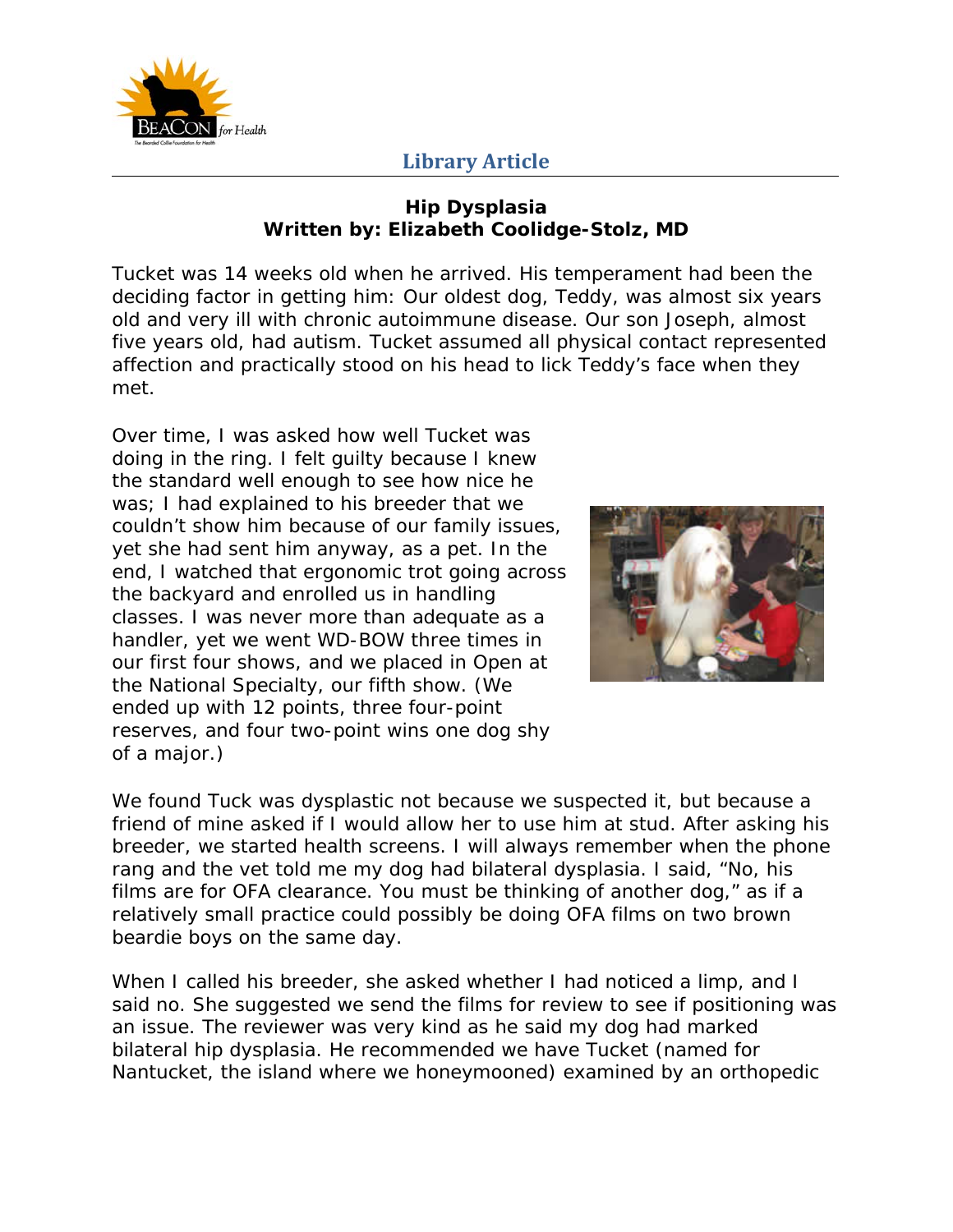

surgeon and told us to start glucosamine and chondroitin to nourish the knee joints, which were at risk because of the abnormal hips.

We are lucky because we live near one of the country's major animal hospitals. I called Teddy's internal medicine specialist (Ted, by then, had died) and she helped me set up an appointment. I thought the surgeon would base his recommendation on the films, but instead he touched Tucket's hip, said "look at the muscles go into spasm when I go near the joint," and I knew we were facing surgery.

The surgeon went over both hips and explained his findings as he went: The muscle mass on both hips was less than you would expect, and the muscles spasmed at any attempt to move the leg at the hip. I wondered what in the world had allowed me to look at the x-rays and see possibly normal hips. When the vet watched Tucket stand up and walk a few steps he commented that my dog wasn't bearing any weight on the right leg.

In the few weeks before surgery, I did two things. Because my husband couldn't accept that a dog who could tear around the backyard and go for two-mile hikes could be dysplastic, we saw another surgeon. She looked at Tucket, said he was in a lot of pain, gently examined him, and gave us pain medication. I told my husband to accept it; our barely four-year-old was going to get a bionic hip. Then I obsessed over every memory to see what I had missed.

Tucket never jumped or stood to greet us, never offered his paw (he whacked with his nose for attention). Over the last few months of shows we attended, his gait closed up a bit. When it opened up as my husband gaited him at home I had concluded it was due to heat and a short regular handler.

I had excellent support as I waited for the surgical date (hip replacement requires two surgeons, and thus there was a wait to get on the schedule). Tucket's breeder and the friend who had wanted to use him (she used his sire and got a beautiful, healthy litter that included the bitch puppy she had hoped for) were both wonderful.

Here is a partial list of questions I asked the surgeon and his answers.

1. Is this a curative procedure? Hip replacement is curative because it substitutes a good hip for the dysplastic one; and he assured me the hip would last for the rest of Tucket's hopefully long, active life. In contrast,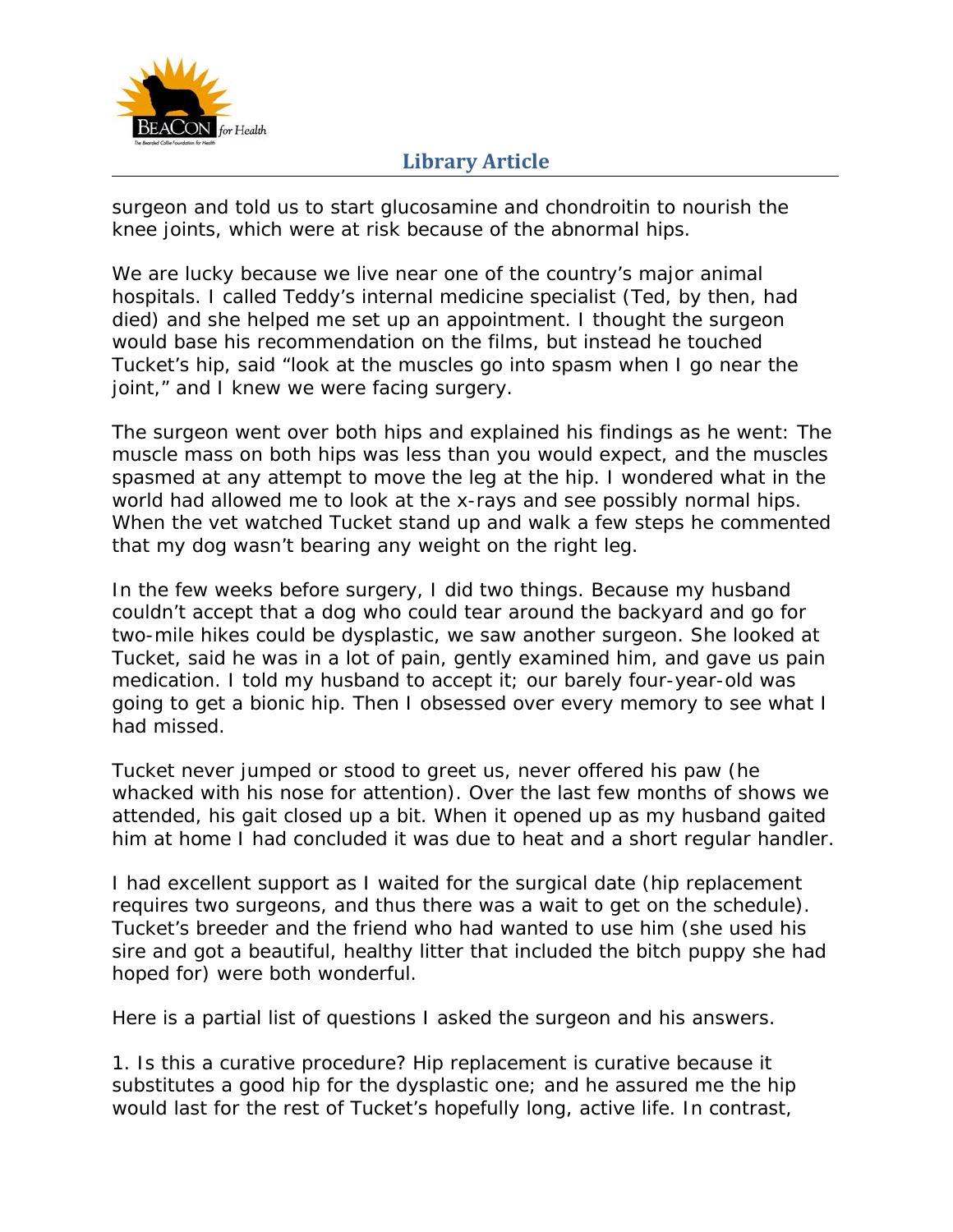

there is a less expensive, non-curative procedure that involves severing the head of the femur. Scarring eventually holds the leg in the joint capsule of connective tissue. This is palliative: It relieves pain but does not create a sound joint. In our case, the surgeon felt Tucket would not be able to resume his previous level of activity after osteotomy and the procedure would not relieve the abnormal stresses on his knee.

2. What is involved in post-op care? When Tucket came home, we had to use a sling under his belly to enable him to go from the front door to porch and from porch to sidewalk. He was walked only far enough to eliminate; inside, he was tethered to a sherpa pad near my computer (we could never have managed without a full-time adult at home) or crated. To stop his licking at the incision, we tried Solarcaine, a sunburn spray with a local anesthetic in it. That worked, or we would have needed to use an E-collar.



After the staples were removed, I child gated the stairs, blocked off the couch, and allowed him the first floor. We and Joseph's teachers drilled him that he could not touch Tucket to avoid accidentally knocking the new right hip out of the socket. (The high-risk period for infection and accidental hip dislocation is roughly two to three weeks.) We adopted petting with Tuck lying down and Joseph sitting. We carried Tucket up and down the flight of stairs to the second floor for the eight weeks of recovery. Because Tuck would not accept being crated while I napped, I started lifting him onto the bed.

Our family exemplifies the notion that bad things happen, and even when they can't, they happen anyway. I work as a medical writer because I had a severe head injury a year after graduating from medical school. Our first dog, Teddy, was a strong, loving beardie who developed lupus at age two and struggled gamely before dying at age seven. (He was as distantly related to Tucket as two beardies can be.) Our first and only child has autism and juvenile bipolar disorder. Tucket has hip dysplasia. All four